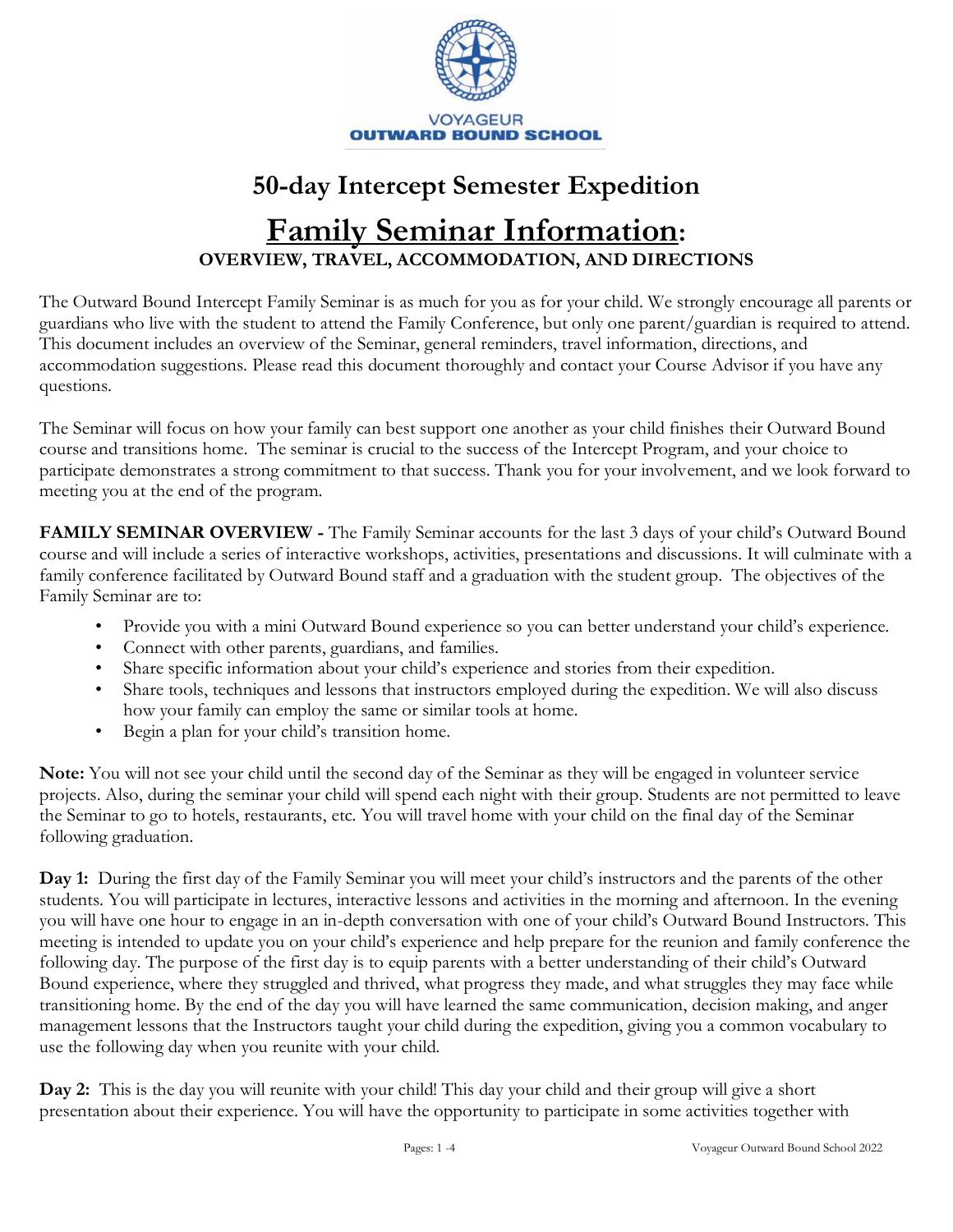

your child and with the other families. Individual family conferences are scheduled throughout the afternoon. You will have one-and-a-half hours scheduled to have a conversation with your child that will be facilitated by one of their Instructors. This conversation will touch on some of the issues from the past, but is intended to retain a focus on the future. It aims to be the beginning of a conversation that you and your child will continue in the days and weeks to come. It will allow you to reconnect and to begin making a plan for your child's transition home.

**Day 3:** On the final day, we will begin with conversations and course closure with the large group of parents. Then there will be a graduation ceremony for your child and their group. The graduation ceremony is an important part of your child's course as it provides recognition of their accomplishments at Outward Bound and acknowledges the transition and challenges ahead. You will travel home together with your child on this day.

| Day 1                  |                                                                                                 | Day 2              |                                                                                                  | Day 3   |                    |
|------------------------|-------------------------------------------------------------------------------------------------|--------------------|--------------------------------------------------------------------------------------------------|---------|--------------------|
| 7:30am                 | Breakfast.                                                                                      | 7:30am             | Breakfast                                                                                        | 7:30am  | <b>Breakfast</b>   |
| 8:00-11:00am           | Lectures, activities,                                                                           |                    | 8:00-11:30am Reunion, activities, and                                                            | 8:00am  | Course closure     |
|                        | discussions.                                                                                    |                    | student presentation                                                                             |         | with parent group  |
| 11:30-12:30 $pm$ Lunch |                                                                                                 | 11:30am            | "Trail" Lunch                                                                                    | 9:45am  | Graduation         |
|                        | 12:30-2:45pm Lectures, activities,                                                              | 11:30-6:15pm       | 1.5-hour scheduled                                                                               | 10:30am | Final group circle |
|                        | discussions (cont).                                                                             |                    | conference with your child<br>and an instructor. Other                                           | 11:00am | Outward Bound      |
| $3:00-8:15$ pm*        | 1-hour scheduled<br>conference with an<br>instructor<br>*Dinner is on your own<br>this evening. | 6:30 <sub>pm</sub> | activities scheduled<br>throughout the afternoon.<br>Dinner with parents,<br>students, and staff |         |                    |

**WHAT TO BRING -** It is important that you arrive prepared with:

- 1. **Workbook:** This must be completed and printed. You will receive a link to the workbook the first day your child is away. This workbook is your daily "homework" while your child is away. It provides you a parallel experience to that of your child's Outward Bound course and is intended to keep you connected with the experience as well as prepare you for the Family Seminar.
- 2. **Letter to your child:** You will find guidelines for crafting this letter in the "Week 7" section of the workbook.
- 3. **[Narrative Request Form:](https://forms.gle/vwb8D7ofR4AjfWUH8)** The Narrative is a written account of your child's Outward Bound course written by their instructors. This document can be provided to parents, schools, bosses, therapists, colleges etc. Click the link above to confirm the email addresses to which you would like us to send the narrative.

**Note: Please do not bring gifts, treats, mail, or electronics for your child.** After an extended period in the wilderness these items have a great influence on students and can greatly distract from the overall goals of the Seminar. Please hold these items until after Graduation.

**WHAT TO WEAR -** Please dress in whatever is comfortable for you. Activities at the seminar are non-strenuous and primarily indoors. We recommend casual, comfortable clothes and shoes. Please note that Northern Minnesota can have very unpredictable weather. Bring clothing for chilly and rainy weather (sweatshirt, sweater, raincoat or jacket), as well as lightweight clothing for warmer weather.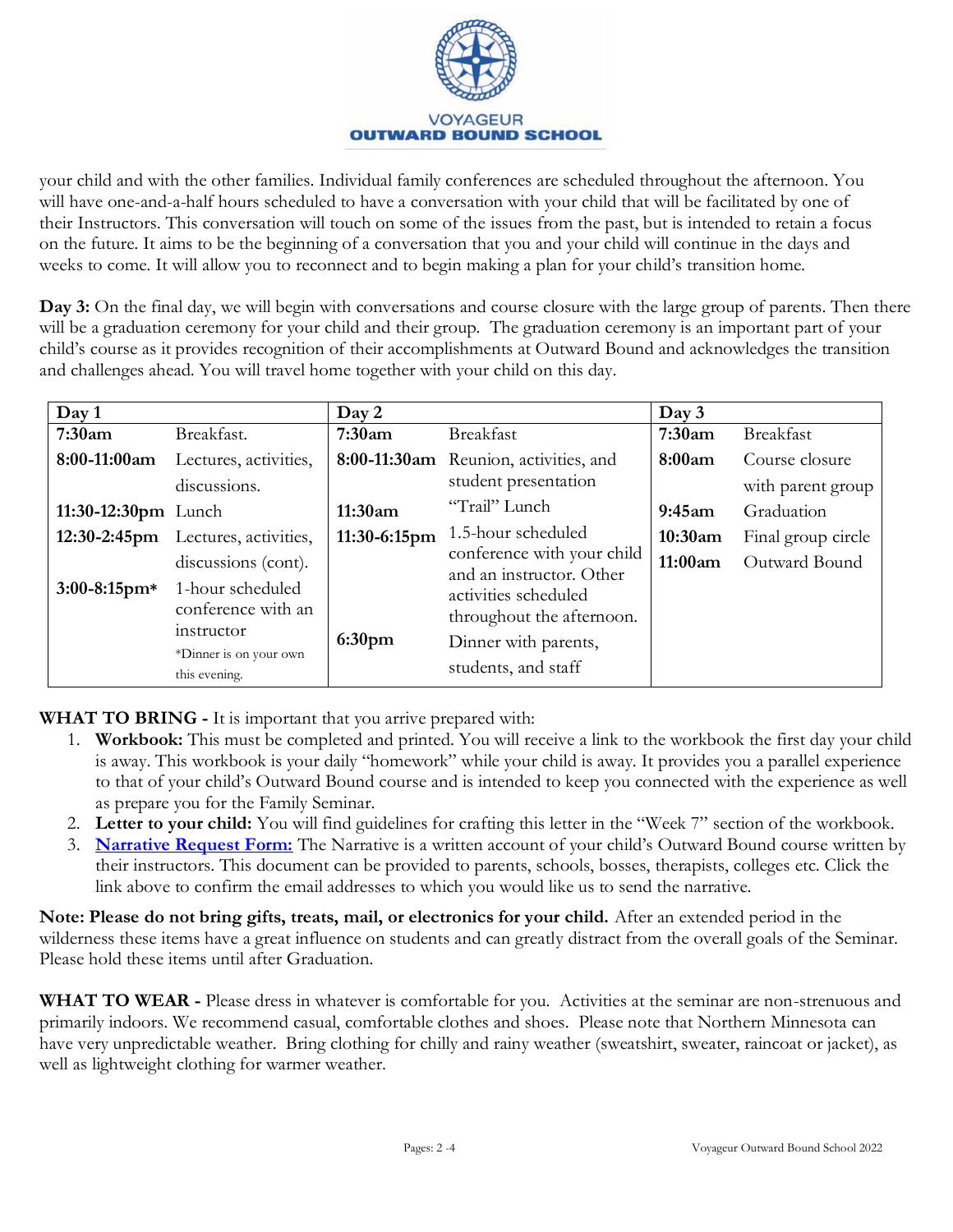

## **Travel to/from the Family Seminar:**

*Please do not make any travel arrangements until your child has been medically approved for the course.*

## **SEMINAR LOCATION – Vermillion Community College** 1900 East Camp Street

Ely, MN 55731

[Directions to Ely, MN](https://www.google.com/maps/place/Ely,+MN+55731/@47.9046001,-91.8729429,14z/data=!3m1!4b1!4m5!3m4!1s0x52a5b00711befad9:0x956bce3d3522817e!8m2!3d47.9032372!4d-91.8670873)

[Directions to Vermillion Community College](https://www.google.com/maps/place/Vermilion+Community+College/@47.9052991,-91.8401563,17z/data=!3m1!4b1!4m5!3m4!1s0x52a5baa0666e0fbd:0xdd7857c2f024ac07!8m2!3d47.9052991!4d-91.8379676)

| <b>Course Number(s):</b> | <b>Family Seminar Dates:</b>                                  |
|--------------------------|---------------------------------------------------------------|
| VMSF-271                 | Saturday, June $4^{\text{th}}$ - Monday, June $6^{\text{th}}$ |
| <b>VMSF-273</b>          | Saturday, October 29th - Monday, October 31st                 |

**DIRECTIONS TO ELY, MN –** You will fly into the Duluth International Airport (120 miles and 2.5 hours south of Ely, MN). Please fly into Duluth and arrive in Ely on **Friday** so you are ready to begin early on **Saturday.** The seminar itself will take place at Vermillion Community College in Ely. To get to Ely, MN from the Duluth International Airport (for those not taking the shuttle):

- Follow Haines Road to MN-194/US 53 North from Duluth to Virginia (about 60 miles).
- Pass through Virginia. Continue for about 5 miles on US 53. Look Hwy 169 to Ely.
- Turn right onto Hwy 169 and take it all the way to the town Ely (about 45 miles).
- *Or click [here](https://www.google.com/maps/place/Ely,+MN+55731/@47.9046001,-91.8729429,14z/data=!3m1!4b1!4m5!3m4!1s0x52a5b00711befad9:0x956bce3d3522817e!8m2!3d47.9032372!4d-91.8670873) for directions using Google maps.*

**DIRECTIONS TO THE SEMINAR –** for those not taking the shuttle (15.5 miles; 25 minutes).

- Follow the main road, Sheridan St/Hwy 169 east through Ely.
- Turn left at the junction of Sheridan St/Hwy 169 and Hwy 1 (across from the Subway & Shopko).
- Go one block and turn right on Camp Street.
- Park in the main parking lot on the left. OB staff will greet you at the main, middle entrance to the building.
- *Or click [here](https://www.google.com/maps/place/Vermilion+Community+College/@47.9052991,-91.8401563,17z/data=!3m1!4b1!4m5!3m4!1s0x52a5baa0666e0fbd:0xdd7857c2f024ac07!8m2!3d47.9052991!4d-91.8379676) for directions using Google maps.*

**SHUTTLE –** Outward Bound will provide a shuttle from the Duluth International Airport to Ely. The shuttle will leave the airport no later than 7pm on **Friday** and return by 2pm on **Monday.** The shuttle will provide transport between your hotel and the seminar each morning and back each evening. Some choose to use the shuttle to save the hassle of car rental and navigating.

**CAR RENTAL** - Others choose to rent a car to have more freedom and to explore Ely and the surrounding area. Ely is a small town, but it is spread out. As the seminar dates get closer your Course Director will reach out to you if you are interested in this service. There is no car rental service in Ely. You must make arrangements at the Duluth International Airport where several major rental companies are available.

**TRAVELING HOME FROM THE FAMILY SEMINAR -** The Family Seminar ends no later than 11:00 AM. We cannot guarantee you will make any flights before 3:00pm out of Duluth. Please plan your itinerary accordingly.